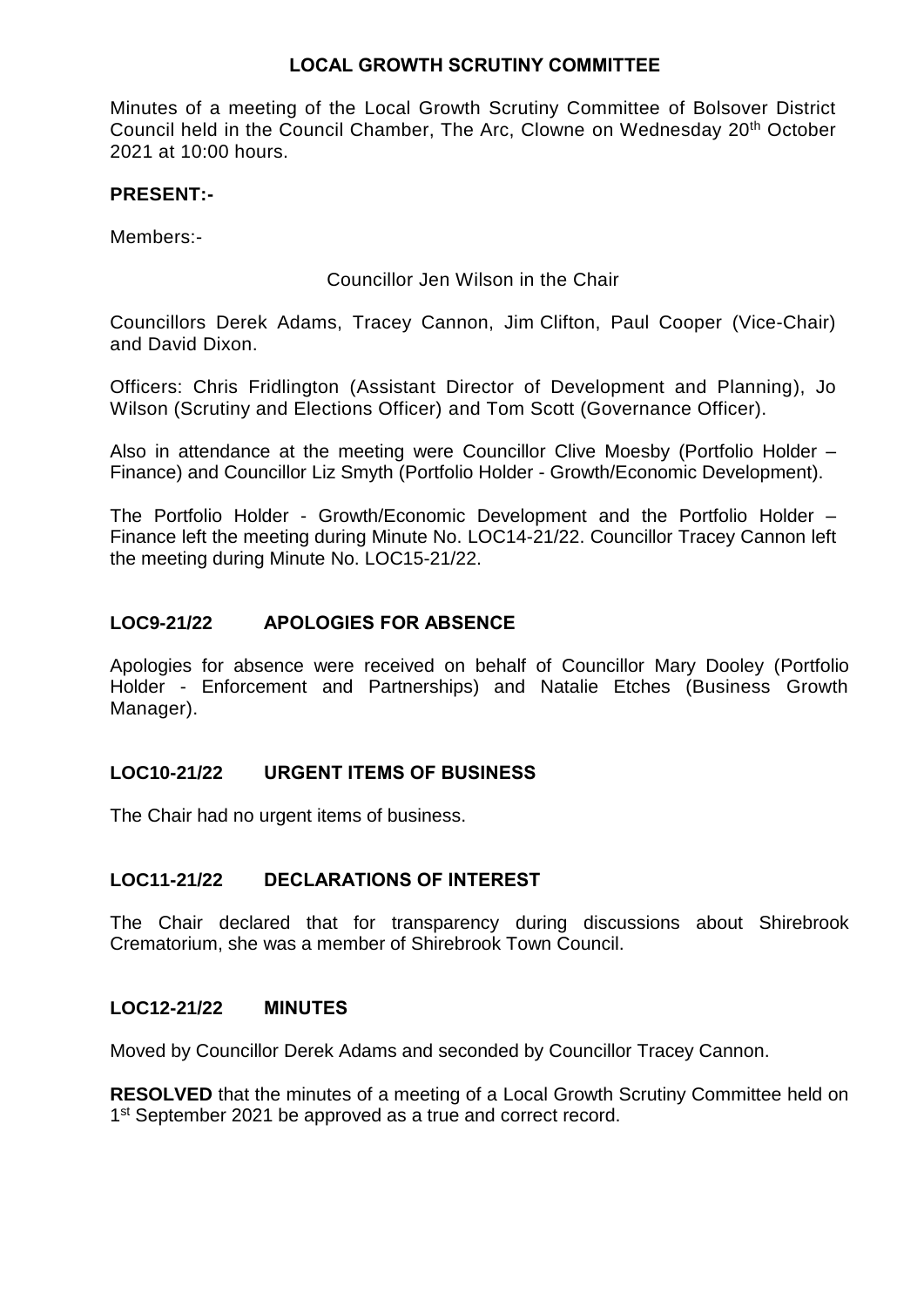## **LOC13-21/22 LIST OF KEY DECISIONS AND ITEMS TO BE CONSIDERED IN PRIVATE**

The Scrutiny and Elections Officer presented the list of Key Decisions to Members. She informed the Committee that an urgent decision regarding Shirebrook Crematorium would be added to the list today.

Moved by Councillor Jen Wilson and seconded by Councillor Tracey Cannon.

**RESOLVED** that the List of Key Decisions and Items to be considered in private document be noted.

## **LOC14-21/22 INTEGRATION OF SOCIAL VALUE IN BDC POLICY AND DELIVERY**

The Assistant Director of Development and Planning presented a number of supporting documents relating to the draft review scope on 'Review of Integration of Social Value to BDC Policy and Delivery', which would be considered later in the agenda.

The Assistant Director of Development and Planning explained that for aspects like green energy and wind turbines, the Council needed to find out what other authorities and companies were doing and connect with them.

Councillor David Dixon asked if there were any connective gaps in Bolsover District in terms of state education. The Assistant Director of Development and Planning explained that ideas were being discussed to address this, like sixth form colleges and vocational technical colleges. He added that Nottingham Trent University were preparing a study to identify these gaps.

The Assistant Director of Development and Planning stated that there was a longterm plan to attract businesses to the District, and the new Amazon warehouse and the Coalite site were the beginning. Councillor David Dixon repeated his concern from previous meetings about warehouses being built on the Coalite site, but the Assistant Director of Development and Planning explained that the Council was trying to influence what would be placed there.

Councillor Derek Adams asked if the Government had progressed the Council's Community Renewal Fund bid. The Assistant Director of Development and Planning explained that the Government had put it on hold but might progress it as part of the Autumn Statement.

The Chair asked if anyone checked the water levels in mine shafts. The Assistant Director of Development and Planning explained that mine water studies were being undertaken in Creswell and Whitwell with a view to using the water for energy.

The Assistant Director of Development and Planning explained that officers were producing a 'Social Value Strategy' to define what the Council would consider 'social value'. He added that Members would be consulted with on measures within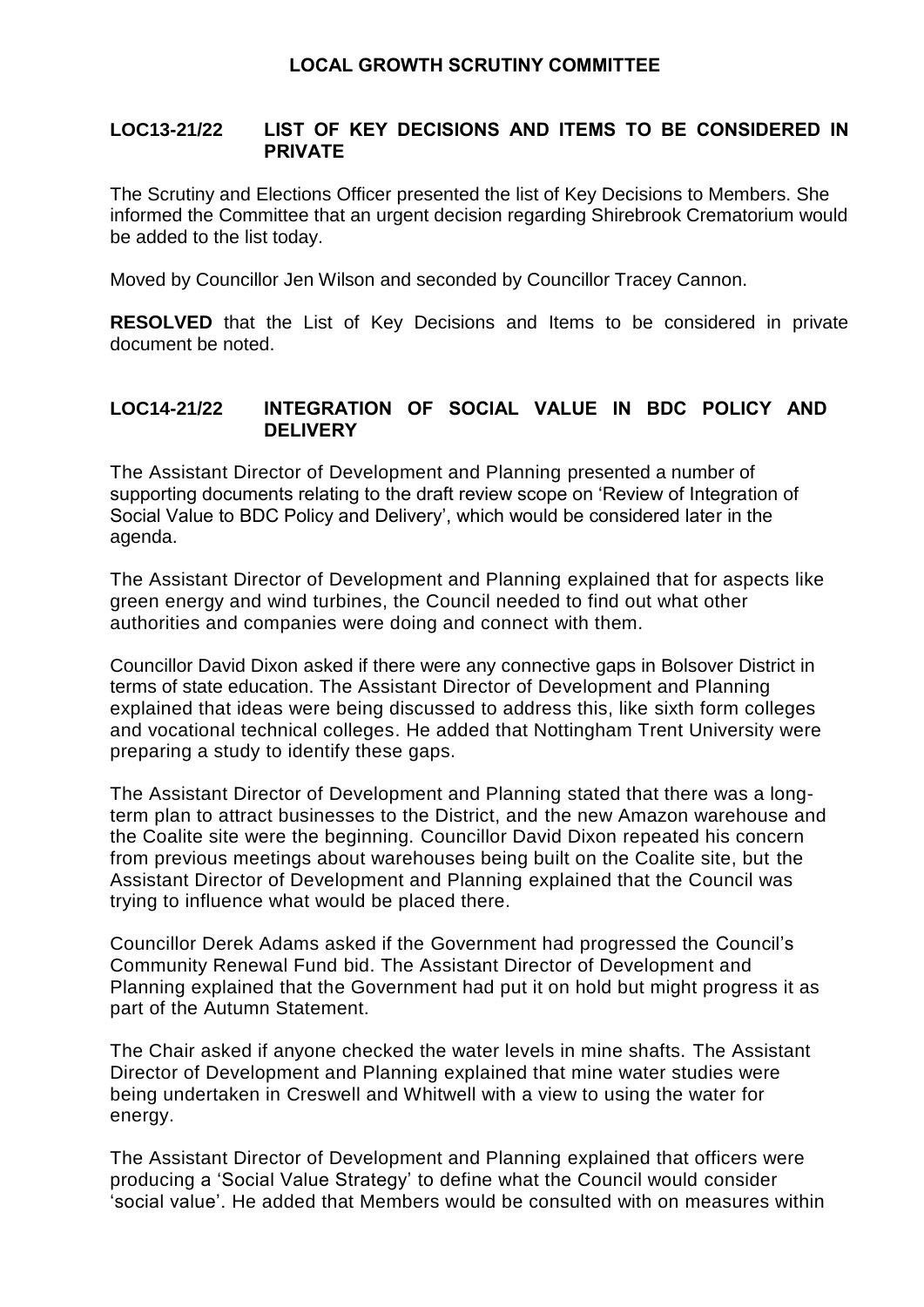the Strategy to meet targets like carbon reduction.

Councillor Jim Clifton referred to the 'Social Value Index' target in the Action Plan and asked if the 'Review end of September 2021' target date was correct. The Assistant Director of Development and Planning confirmed it was correct and added that if £7,000 was going to be spent subscribing to the portal, then the Social Value Strategy would have to be in place first.

Councillor David Dixon asked if there were any incentives the Council was able to offer to businesses. The Assistant Director of Development and Planning responded that the Planning department attempted to remove barriers and fees.

Councillor Liz Smyth (Portfolio Holder - Growth/Economic Development) informed the Committee that she had attended a D2N2 Local Enterprise Partnership meeting last week, where a 'shop front' was discussed which could put the Council in front of foreign businesses.

Councillor Clive Moesby (Portfolio Holder – Finance) spoke about lowering rent being an idea to attract businesses, but warned that if the Council lowered rent then the shortfall would have to be met in another area.

Councillor Jim Clifton referred to 'Pleasley Vale' in the Action Plan and asked why the target date of March 2024 had been crossed out. The Assistant Director of Development and Planning explained that the target date was unclear because officers would have to wait for the results of a hydro modelling and mapping study.

Councillor David Dixon stated there were mentions of 'September 2021' as a target date in the Action Plan (which had now passed) and asked when an updated version would be available. The Scrutiny and Elections Officer explained that the November 2021 version of the Growth Strategy and Action Plan would be considered by the Committee on 8<sup>th</sup> December 2021.

Councillor Jim Clifton referred to 'Garage Sites' on the Action Plan and asked for more information on the sites. The Assistant Director of Development and Planning stated he would ask officers for more information on the Garage Sites.

The Scrutiny and Elections Officer asked Members if they were happy with the design of the Action Plan. They all agreed it was positive but Councillor David Dixon stated he would like to see It expanded to include progress going forward.

The Scrutiny and Elections Officer explained that the Committee would revisit the draft review scope on 'Review of Integration of Social Value to BDC Policy and Delivery' later in the agenda, so Members could use the discussions in this item to consider how to move forward with the review later. She added that because of the wide scope of the review covering a number of Scrutiny Committee remits, Members from other Scrutiny Committees could be invited to Local Growth Scrutiny Committee to discuss the review.

*N.B. Councillor Clive Moesby and Councillor Liz Smyth left the meeting at this point.*

**RESOLVED** that the verbal update on 'Review of Integration of Social Value to BDC Policy and Delivery' be noted.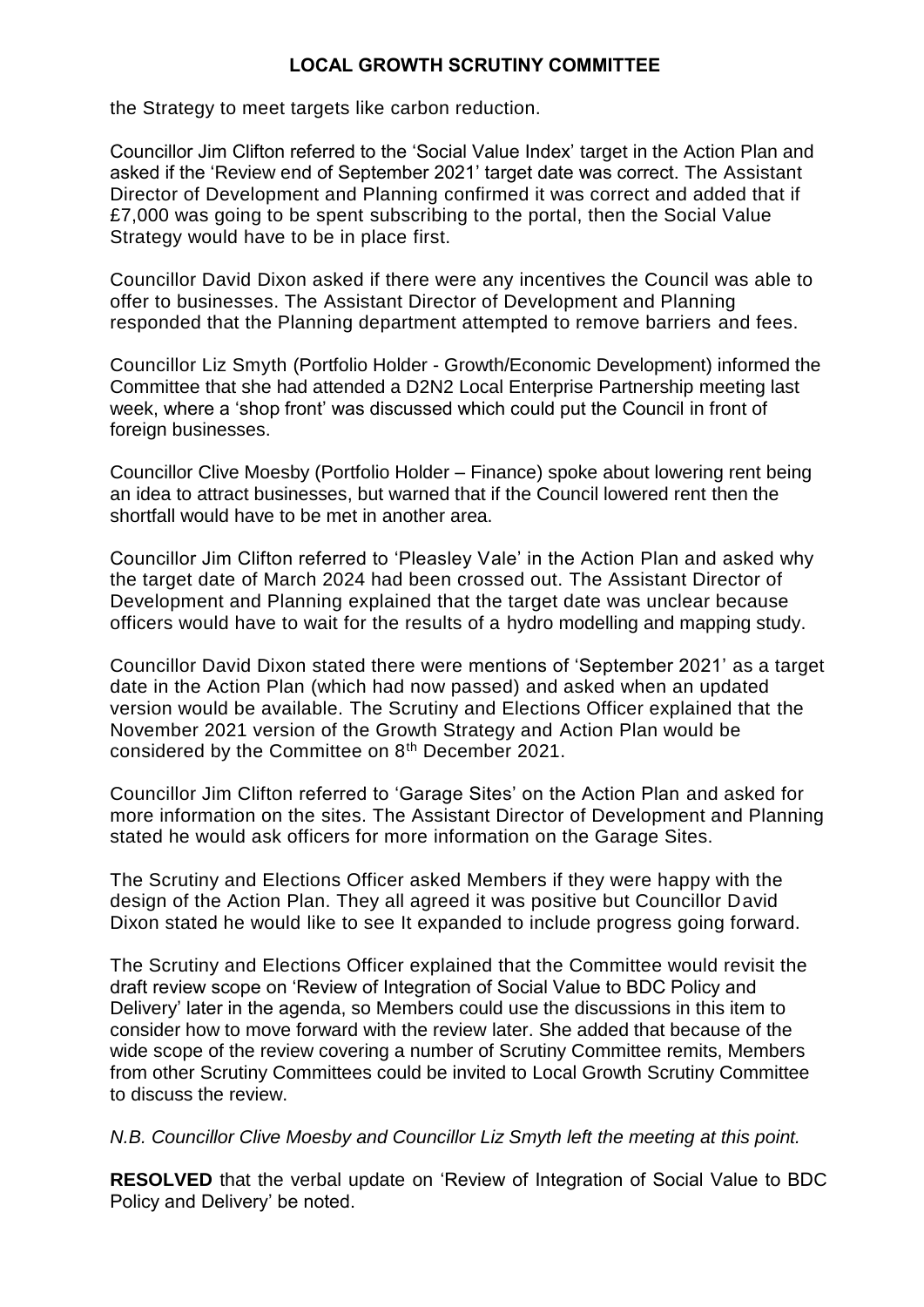## **LOC15-21/22 UPDATE ON IMPACT OF COVID-19 ON LOCAL ECONOMY**

The Assistant Director of Development and Planning gave a verbal update to the Committee regarding the impact of COVID-19 on the local economy.

The Assistant Director of Development and Planning stated that shops and Town Centres had generally been resilient, but events was the area that had struggled during the pandemic.

The Assistant Director of Development and Planning explained that the number of people in the District claiming jobseeker's allowance was beginning to recover, but 500 local businesses listed with Companies House had now gone.

## *N.B. Councillor Tracey Cannon left the meeting at this point.*

Councillor David Dixon asked if the Committee could see the difference in figures for 'vacancies' and 'people employed'. Councillor Derek Adams asked if the Committee could see which 500 businesses quoted earlier had gone out of business. The Assistant Director of Development and Planning stated he would include this in the update in December 2021.

Councillor David Dixon asked if there was information on District employment demographics. The Assistant Director of Development and Planning agreed to circulate this (and all data on the District held by Partnerships) before the start of the potential review.

**RESOLVED** that the verbal update be noted.

## **LOC16-21/22 WORK PROGRAMME 2021/22**

*N. B. The Assistant Director of Development and Planning left the meeting at this point.*

The Scrutiny and Elections Officer presented the Work Programme 2021/22 to the Committee. She explained that the draft review scope for 'Review of Integration of Social Value to BDC Policy and Delivery' was attached as Appendix 2.

Councillor Jim Clifton felt that the review should not start until the Committee had received the data on the District held by Partnerships.

The Scrutiny and Elections Officer asked the Committee if they would prefer virtual or face-to-face meetings to undertake future informal work. Members unanimously felt future informal meetings should be undertaken face-to-face.

Moved by Councillor David Dixon and seconded by Councillor Derek Adams.

## **RESOLVED** that:

(i) Members approve the Programme attached at Appendix 1.